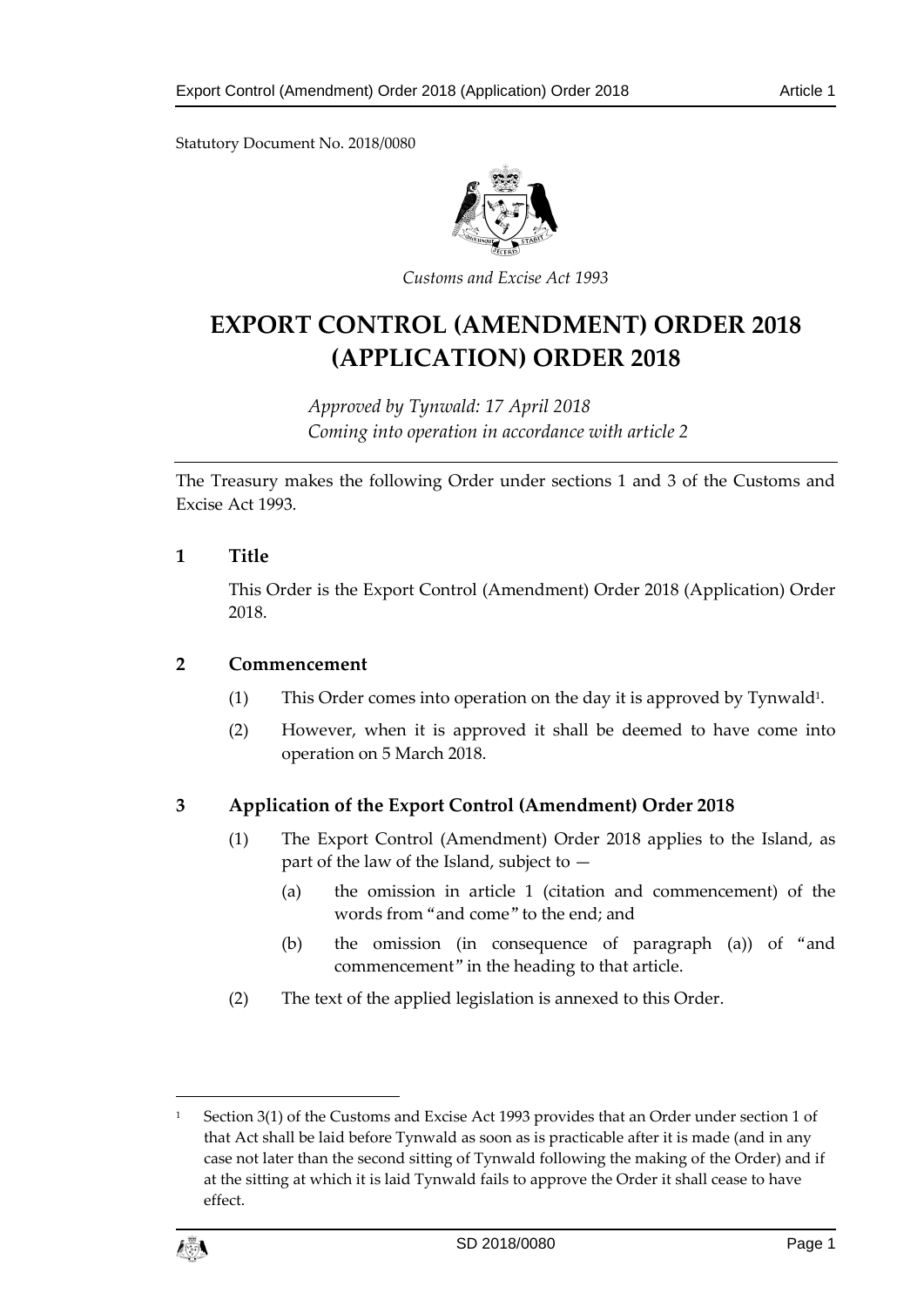# **MADE 28TH FEBRUARY 2018**

**A L CANNAN** *Minister for the Treasury*

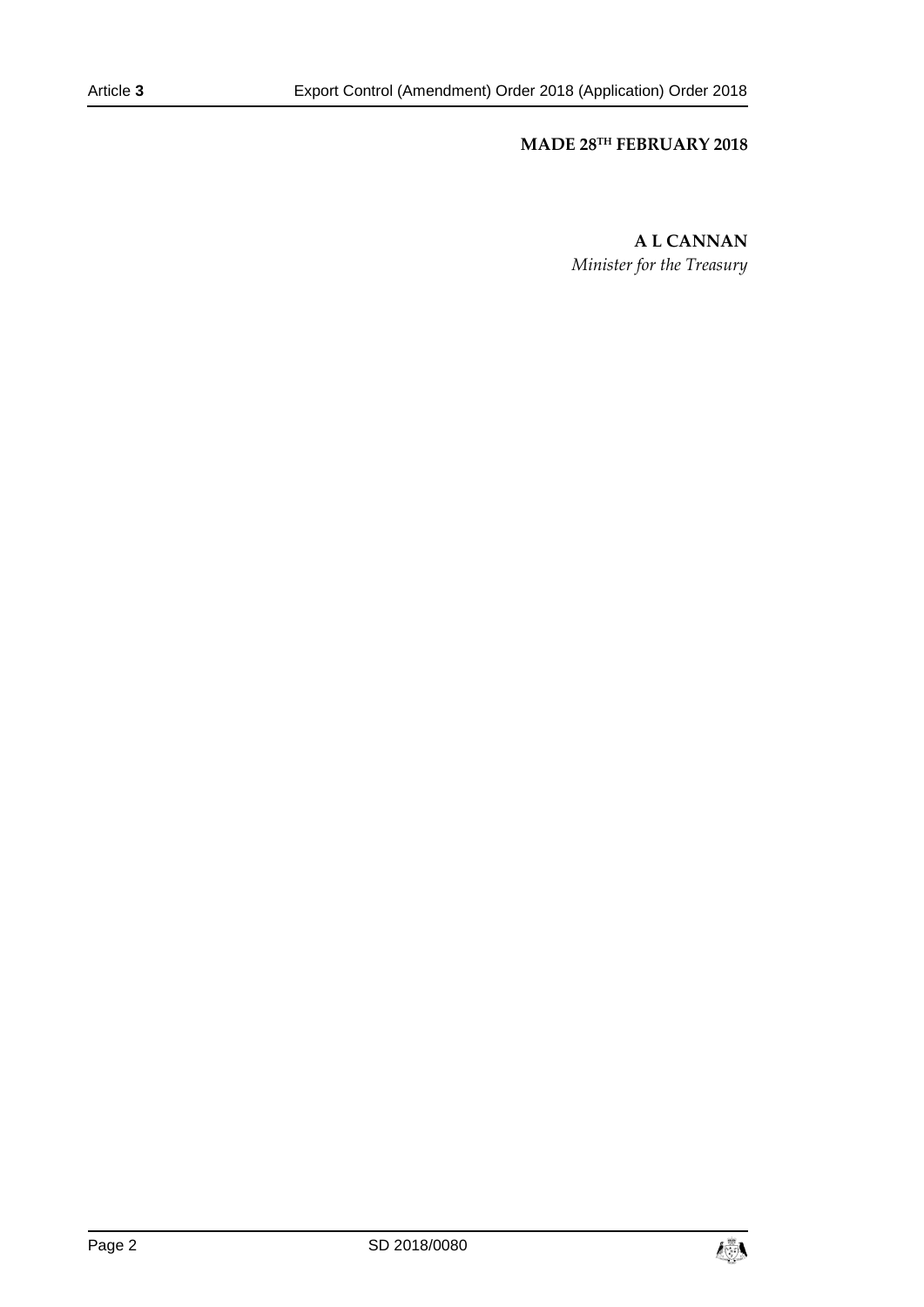## *EXPLANATORY NOTE*

## *(This note is not part of the Order)*

This Order applies in Island law the Export Control (Amendment) Order 2018 ("the applied Order").

The applied Order amends article 2 of, and Schedule 2 to, the Export Control Order 2008, as it has effect in the Island ("the ECO"), which contains a list of defence-related items that are subject to export and other controls and which includes items on the European Union Common Military List ("the CML"). The CML is contained in an Annex to Directive 2009/43/EC<sup>2</sup> of the European Parliament and of the Council of 6 May 2009.

The amendments implement changes to the CML by Commission Directive 2017/2054/EU<sup>3</sup> of 8 November 2017. These amendments are largely technical and minor in nature but nevertheless require changes to be made to the ECO.

<sup>3</sup> OJ L311, 25.11.2017, p.1.



 $\overline{a}$ 

<sup>2</sup> OJ L146, 10.6.2009, p.1.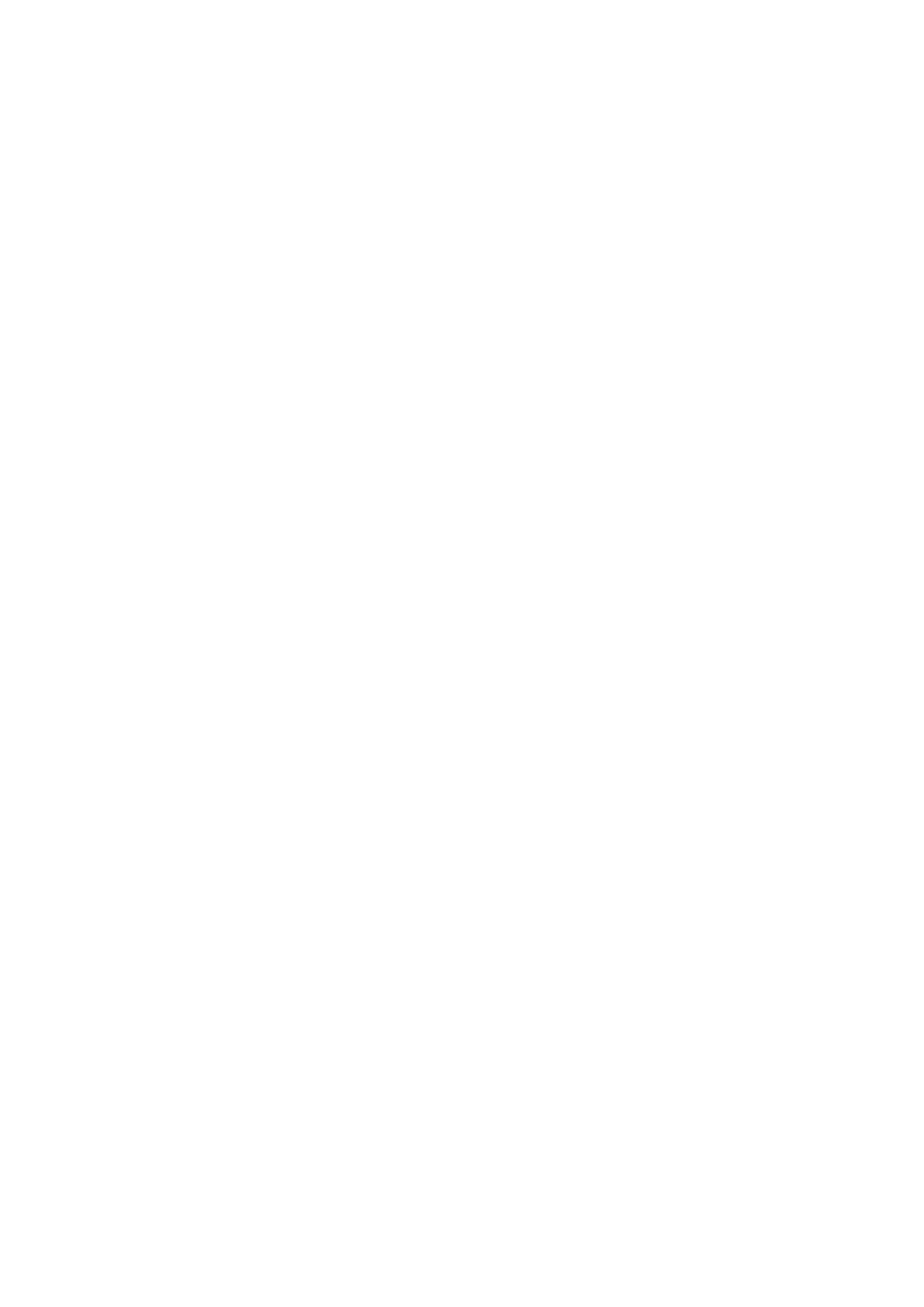#### **Annex**

### STATUTORY INSTRUMENTS

### **2018 No. 165**

#### **CUSTOMS**

#### **The Export Control (Amendment) Order 2018**

| Made - - - -           | 7 <sup>th</sup> February 2018 |
|------------------------|-------------------------------|
| Laid before Parliament | 8 <sup>th</sup> February 2018 |
| Coming into force - -  | $5th$ March 2018              |

The Secretary of State makes this Order in exercise of the powers conferred by sections 1, 4, 5 and 7 of the Export Control Act 2002<sup>4</sup>.

#### **Citation**

1. This Order may be cited as the Export Control (Amendment) Order 2018.

#### **Amendments to the Export Control Order 2008**

2. In article 2 (Interpretation) of the Export Control Order 2008<sup>5</sup> omit the definition of "information security items".

3. (1) Schedule 2 (Military Goods, Software and Technology) to the Export Control Order 2008 is amended as follows.

- (2) Under the Definitions heading—
	- (a) omit the definition of "adapted for use in war";
	- (b) at the appropriate place, insert—

""biological agents" means pathogens or toxins, selected or modified (such as altering purity, shelf life, virulence, dissemination characteristics, or resistance to UV radiation) to produce casualties in humans or animals, degrade equipment or damage crops or the environment;".

(3) In entry ML7, for "Chemical or biological toxic agents, toxic chemicals and mixtures containing such agents or chemicals, "riot control agents", radioactive materials, related equipment, components and materials as follows:" substitute "Chemical agents, "biological agents", "riot control agents", radioactive materials, related equipment, components and materials, as follows:".

 $\frac{1}{4}$ 2002 c.28.

<sup>5</sup> S.I. 2008/3231, amended by S.I. 2017/85 and S.I. 2017/697. There are other amending instruments but none is relevant.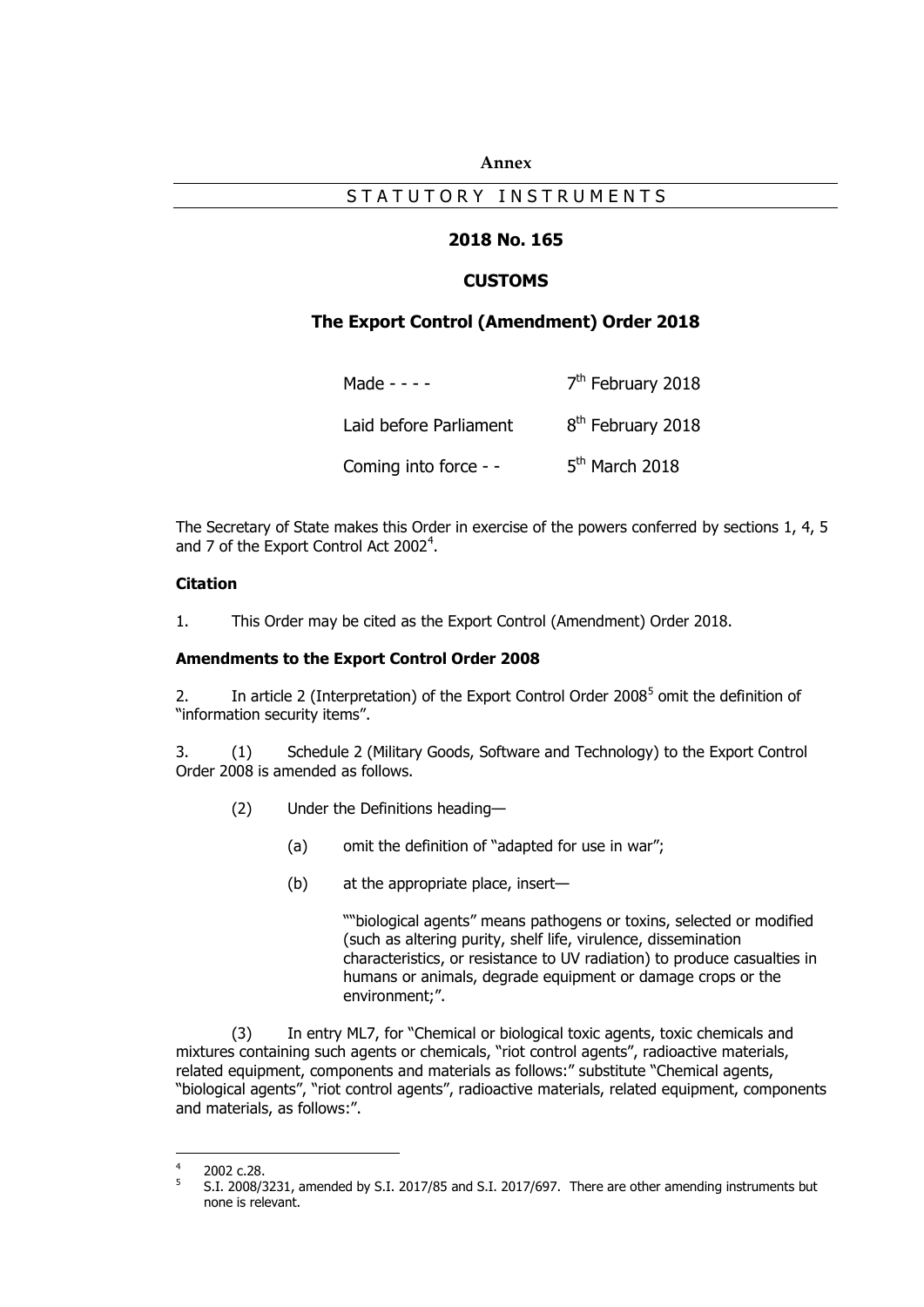(4) For entry ML7.a. substitute ""Biological agents" or radioactive materials selected or modified to increase their effectiveness in producing casualties in humans or animals, degrading equipment or damaging crops or the environment;".

- (5) After ML8.a.40 insert—
	- "41 FTDO (5,6-(3',4'-furazano)-1,2,3,4-tetrazine-1,3-dioxide);".
- (6) For entry ML8.c.3 substitute—

"Boranes, as follows, and their derivatives:

- a. Carboranes;
- b. Borane homologues, as follows:
	- 1. Decaborane (14) (CAS 17702-41-9);
	- 2. Pentaborane (9) (CAS 19624-22-7);
	- 3. Pentaborane (11) (CAS 18433-84-6);".
- (7) In entry ML8.g.9, at the end replace "." with ";".
- (8) After ML8.g. insert—
	- "h. 'Reactive material' powders and shapes, as follows:
		- 1. Powders of any of the following materials, with a particle size less than 250 μm in any direction and not specified elsewhere in ML8:
			- a. Aluminium;
			- b. Niobium;
			- c. Boron;
			- d. Zirconium;
			- e. Magnesium;
			- f. Titanium;
			- g. Tantalum;
			- h. Tungsten;
			- i. Molybdenum; or
			- j. Hafnium;
		- 2. Shapes, not specified in ML3, ML4, ML12 or ML16, fabricated from powders specified in ML8.h.1.